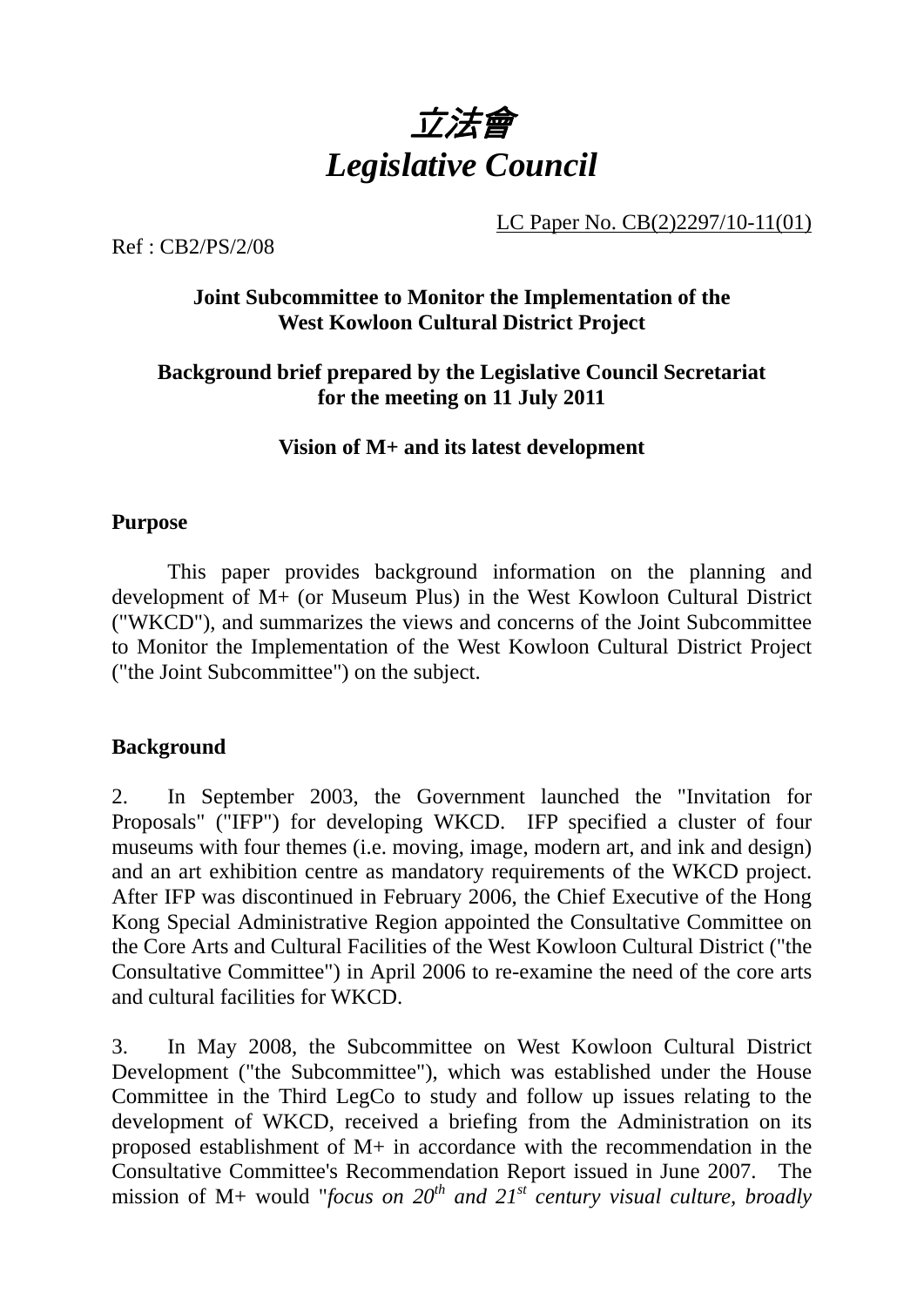*defined, from a Hong Kong perspective and with a global vision*", and "*with an open, flexible and forward-looking attitude*", M+ would aim to "*inspire, delight, educate and engage the public, to explore diversity and foster creativity*". Given the breadth of visual culture, it was proposed that design, moving image, popular culture and visual art (including ink art) would be the four initial broad groupings for M+.

4. To make the necessary preparatory work for M+, an interim M+ possessing similar functions as the permanent M+ although in a much smaller scale during the interim period would be established. The interim M+ would be a platform for training of professional staff and providing arts education to the public. It would also conduct research and build up collection with a view to laying a foundation for M+.

5. In its Report issued in June 2008, the Subcommittee raised concerns about the M+ project and set out a series of markers for its planning and development. The relevant extract of the Report is in **Appendix I**. The Administration's response to such concerns and markers is in **Appendix II**.

6. In June 2009, the West Kowloon Cultural District Authority ("WKCDA") advised the Joint Subcommittee of its establishment of a Museum Policy and Management Services Department under the Chief Executive Officer of WKCDA to undertake the M+ project, as well as the general road map of the planning and development of M+ in **Appendix III**. In June 2010, WKCDA appointed Mr Lars Nittve as the Executive Director of M+, and he took up his post in January 2011. Mr Nittve's profile is in **Appendix IV**.

6. According to the Administration, the detailed Schedule of Accommodation for the arts and cultural facilities, including M+, in WKCD, as well as the detailed Development Plan ("DP") for WKCD, would be presented in Stage 3 Public Engagement exercise scheduled for 2011 summer. Taking into account the public's and stakeholders' views collected, the detailed DP would be finalized for submission to the Town Planning Board ("TPB") for consideration. Once TPB agrees to gazette the DP for public inspection, WKCDA will proceed with the competitive process of the architectural design of M+ and execute the work plan of M+ and related activities. According to WKCDA, M+ will open after 2016 with more than 40,000 sq m floor area, of which 20,000 sq m will be exhibition space.

## **Past discussions**

7. The Joint Subcommittee discussed the planning and development of M+ at its meetings on 14 April and 19 June 2009. Members' views and concerns were highlighted in the ensuing paragraphs.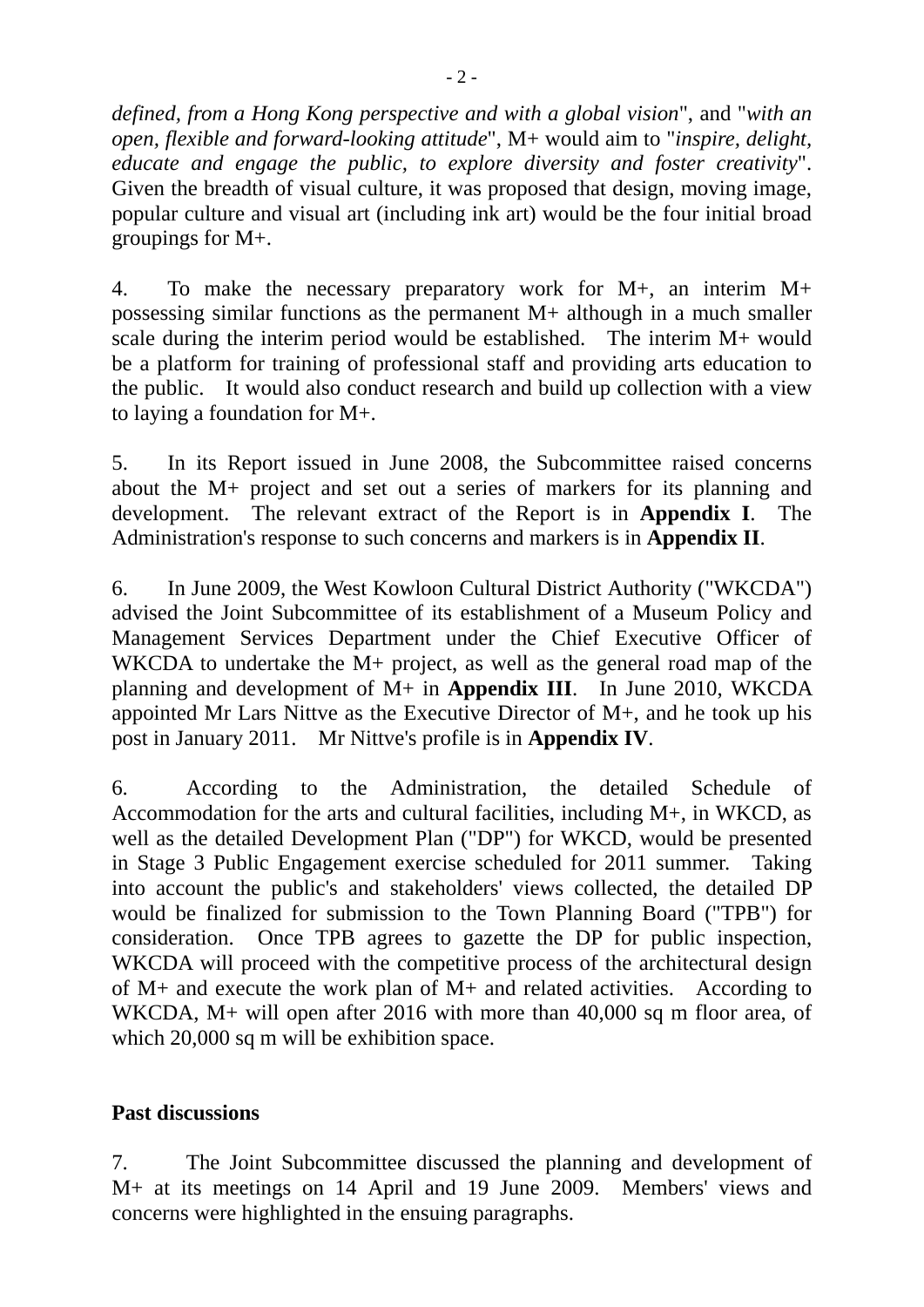Planning and development of M+

8. Members noted with concern the arts and cultural sector's criticism against the Administration and WKCDA for the lack of cultural perspective in the planning of M+ and their lack of interest in participating in discussions with the local arts and cultural sector on the WKCD project. There was a view that M+ was a project of huge complexity and beyond the command of government officials. The implementation of M+ would require professional knowledge and expertise advice on the aesthetic framework and type of collections, which were crucial to the design of a museum facility. For the success of the M+ project, it was of utmost importance that a mechanism had to be established to solicit professional views. Members also noted a concern from the arts and cultural sector about how WKCDA would take heed of the local needs in implementing the M+ project, considering that the only curatorial professional in the Museum Committee under WKCDA was a non-local expert from Japan.

9. According to the Administration and WKCDA, WKCDA was tasked to implement the recommendations of the Consultative Committee, which had consolidated the findings of its three Advisory Groups, viz. the Performing Arts and Tourism Advisory Group, the Museums Advisory Group and the Financial Matters Advisory Group, after lengthy consultation with the public, including arts professionals. In view of the constantly changing arts and cultural scene, the stakeholders concerned as well as members of the public would be further consulted on the planning of WKCD. The views so collected would form the basis for the design of the arts and cultural venues in WKCD. The development of M+, including its vision, mission and groupings, had adopted the recommendation of the Museum Advisory Group. WKCDA would explore whether there was any room for the promotion of Chinese culture in M+.

## Interim M+

10. Some members urged the Administration to expedite the setting up of an interim  $M$ + to test out the viability of  $M$ + and provide more details about its implementation. The Administration should also consider expanding the theme of M+, as the current one would restrict the scope of its exhibits and could not provide enough attraction for visitors. WKCDA was urged to make use of existing arts resources and work with local arts organizations to take forward the interim M+.

11. According to the Administration and WKCDA, the interim M+ would be launched under the auspices of WKCDA by curatorial professionals recruited to deliver the M+ project. WKCDA would work in partnership with the arts and cultural sector to take forward the interim M+ in the form of roving exhibition in different areas of Hong Kong, with a view to bringing the concept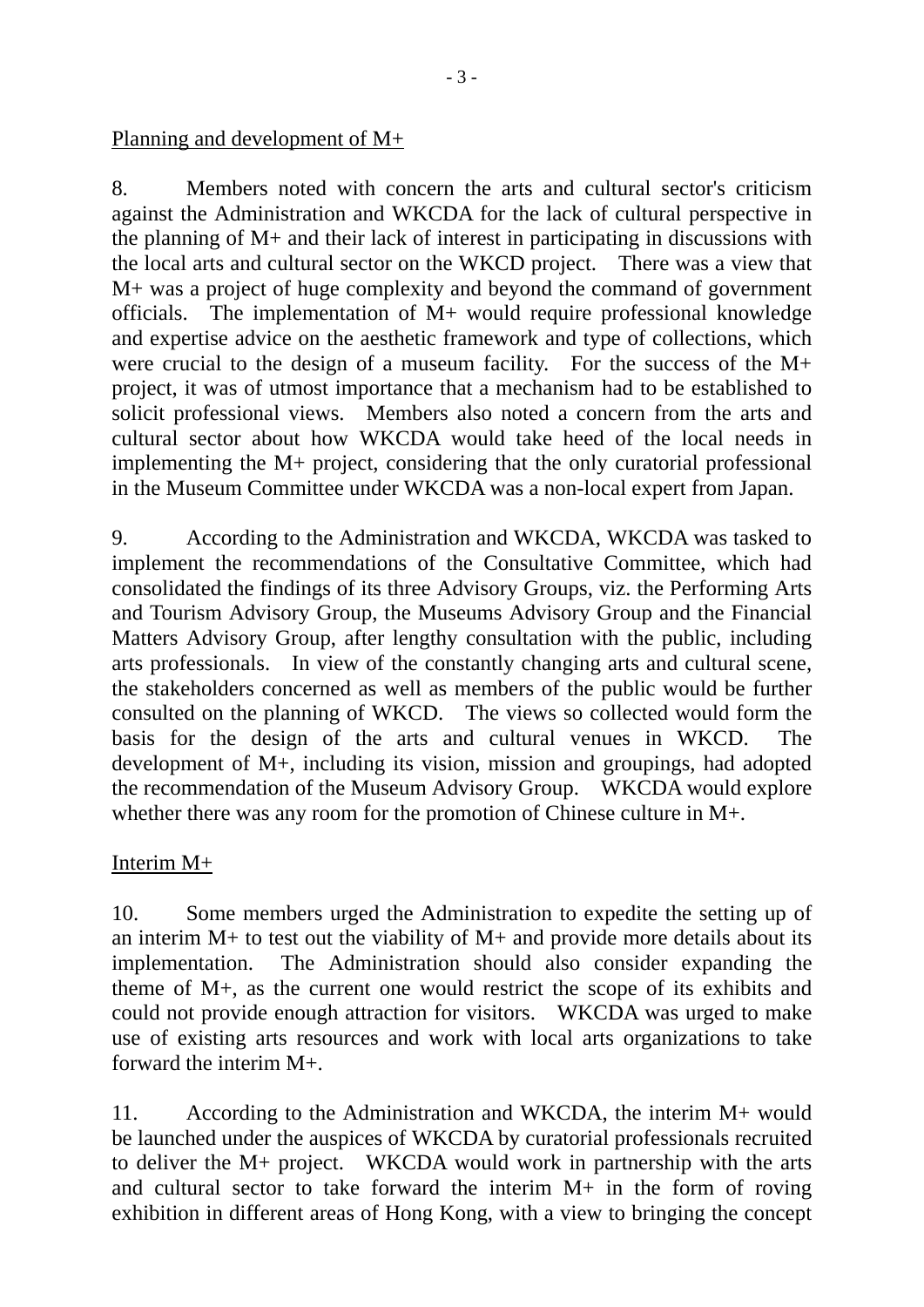of M+ to the public. In addition, the Leisure and Cultural Services Department had started to take stock of collections which might be suitable for display under the four initial broad groupings of M+. Based on the recommendations of the Consultative Committee, the collections of M+ would cover historical exhibits/master arts pieces produced in the  $20<sup>th</sup>$  century as well as contemporary creative artworks of the  $21<sup>st</sup>$  century. These collections would be gathered from multiple sources including acquisition and donation.

## **Relevant papers**

12. A list of the relevant papers with their hyperlinks at LegCo's website is in **Appendix V**.

Council Business Division 2 Legislative Council Secretariat 8 July 2011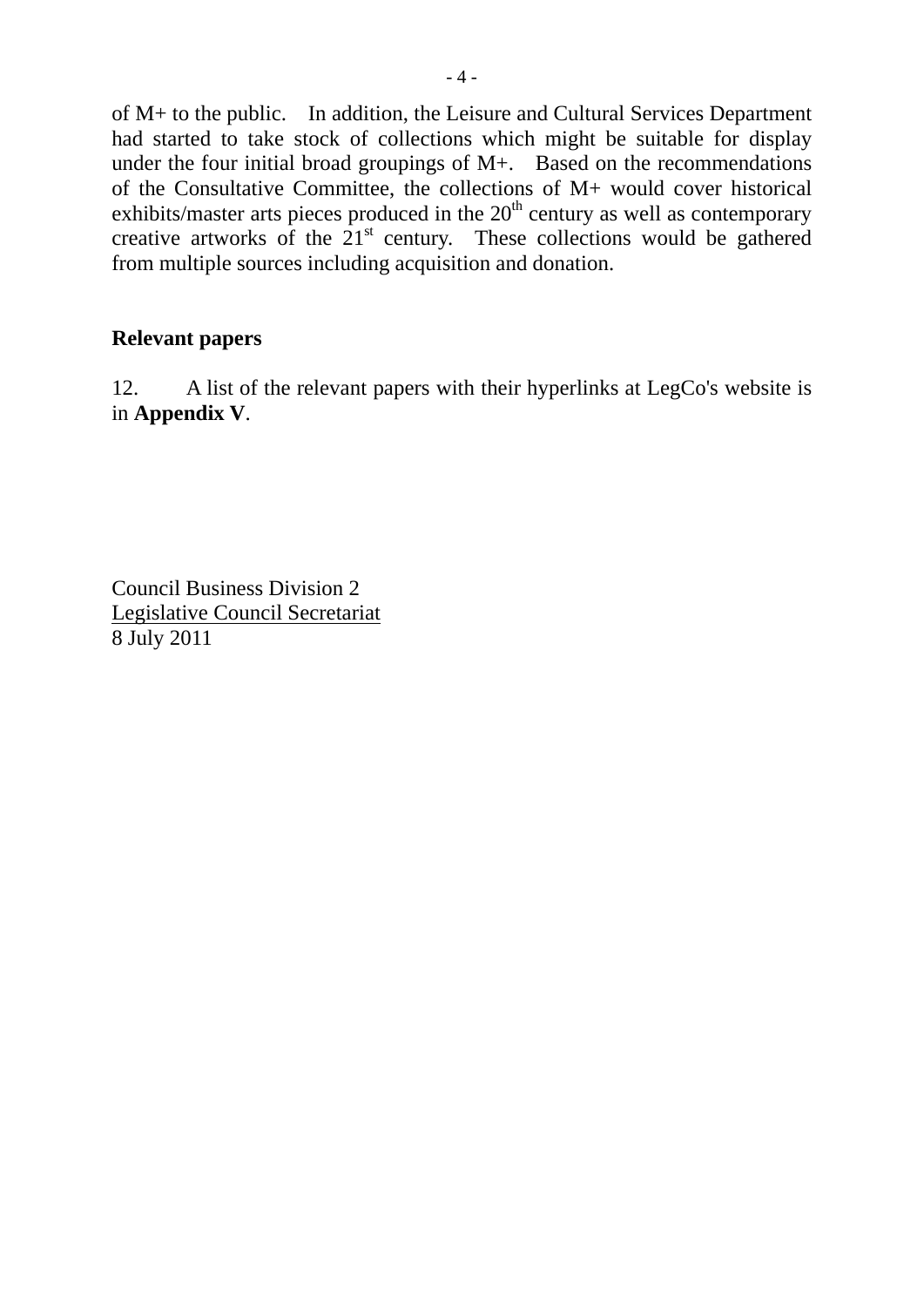#### **Appendix I**

## **Report of the Subcommittee on West Kowloon Cultural District Development ("WKCD") on Phase III Study to the House Committee (issued on 20 June 2008)**

**Extract from Chapter VI - Conclusions and the way forward** 

**\*\*\*\*\*\*\*\*\*\*\*\*\*\*\*\*\*\*\*\*\*\*\*\*\*\*\*\*\*\*\*** 

#### Careful planning for M+

6.18 On museum facilities in WKCD, the Subcommittee on West Kowloon Cultural District Development ("the Subcommittee") remains doubtful of the prospect of the 43 365 m2 M+ in becoming the kind of visual culture institution with the international standing it has aspired to achieve especially during the first few decades of its operation. The Subcommittee notes that the M+ concept, which aims to provide an interactive platform to inspire, delight, educate and engage the public, encourage dialogue, interaction and partnership, explore diversity and foster creativity and cross-fertilization, has not been fully tested in current public museums. The Administration intends to provide the space to facilitate non-conventional display of "visual culture", which includes not only visual art (such as installation, painting, photography and sculpture), but also architecture, design (such as fashion, graphic and product design), moving image (such as film, video and television) and popular culture (such as advertising and comics). The Subcommittee considers that there is a market for the development of visual culture, but the success of M+ does not only lie in what it brings to the public but how to make it happen.

6.19 The Subcommittee shares the concern of some deputations that the entire M+ proposal is still at the conceptual stage. Bearing in mind that M+ would amount to a substantial increase by 52% of the total space provision of all the existing public museums in Hong Kong, and that its total capital costs will amount to \$4.749 billion and 78% of the operating deficit of WKCD will come from M+, there is a need for M+ to proceed in a more cautious manner. Given that the international status of a museum can only be built up over time, the provision of a net exhibition space of 16 000 m2 in Phase I may be on the high side. Consideration should therefore be given to whether the implementation of M+ could be deferred until sufficient experience has been built up or be further phased to allow for a more progressive implementation timeframe.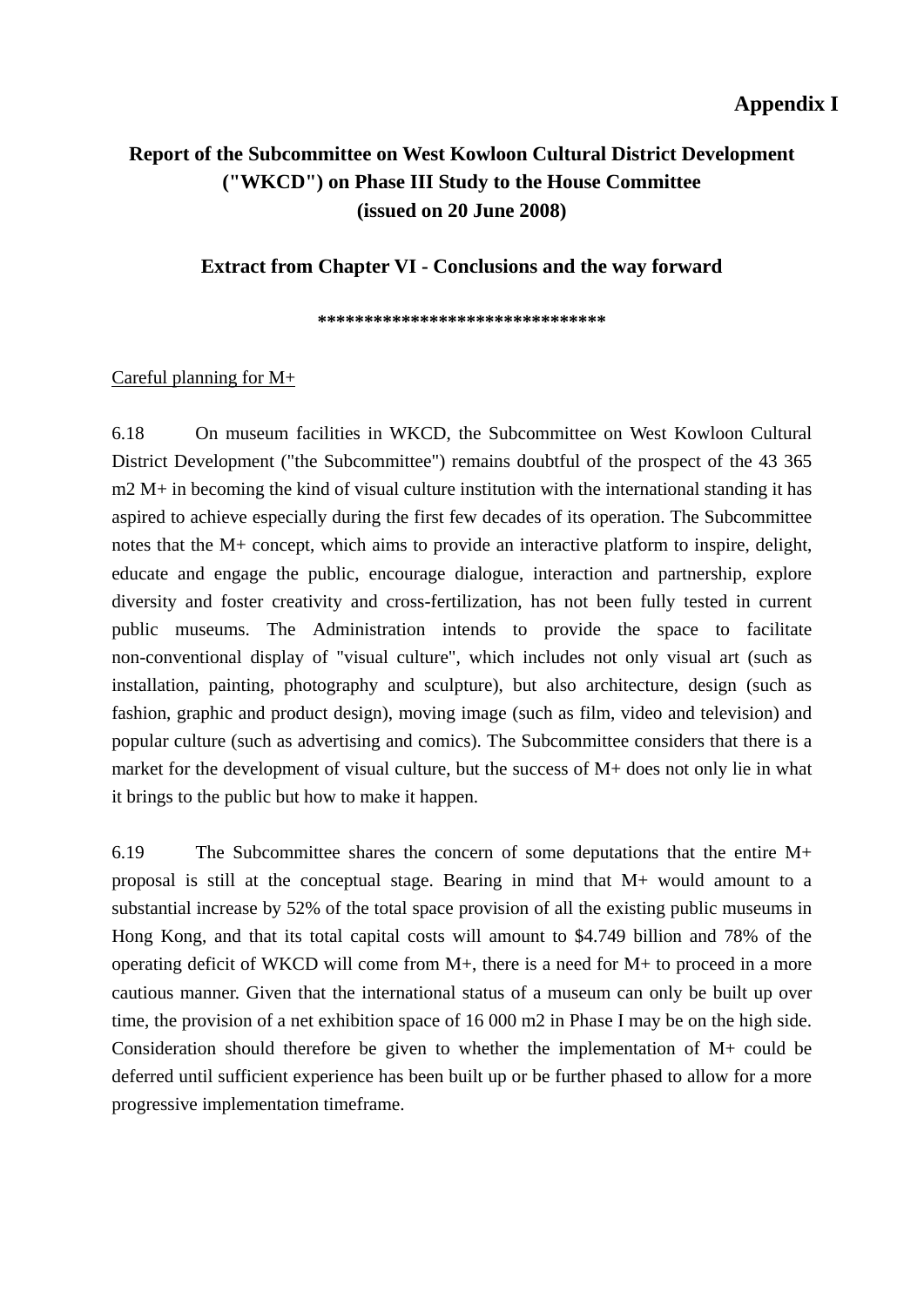6.20 The Subcommittee is aware that the Administration has no intention to downsize M+ or further phase its implementation. The Administration remains confident that M+ would proceed as planned so long as they could hire the right curatorial team and they could make use of the rich collection on visual culture (over 62 000 items) already acquired and currently kept by Leisure and Cultural Services Department ("LCSD"). The Administration insists that further downsizing would hinder the development of M+ into a world-class contemporary cultural and arts institution, making it difficult to realize its vision.

6.21 The Subcommittee is gravely concerned that notwithstanding the huge sum of money injected into the building infrastructure and exhibits, the patronage of M+ might be far below FA's estimates, and in turn it would be even more difficult for M+ to build up its status as a world renowned museum facility. The Subcommittee recognises that the engaging of an international operator to operate M+ so as to benefit from the collection and brand name of these international operators may not be consistent with the "Now" and "Hong Kong" perspectives of M+. Nevertheless, co-operation and partnership with overseas and Mainland institutions would effectively raise M+'s international status in particular in the early years of its establishment and this in turn may help in its long-term growth. Need for building a competent curatorial and management team for M+

6.22 The Subcommittee is not convinced that there is no scope of trying out the new curatorial concept in existing museums facilities. The Subcommittee is rather perturbed by the Administration's explanation which implies that the "innovative" approach of M+ is far beyond the reach of the curatorial expertise and experience of the existing museum professionals engaged by LCSD. The Subcommittee does not consider it sensible to entrust such a huge project entirely in the hands of a head curator no matter how competent he/she is. It is important that this head curator is supported by a large team of competent professional and managerial staff who share the same vision, who know Hong Kong and who are prepared to work under a sound corporate system.

#### Need for integration with the LCSD museum staff

6.23 The Subcommittee considers that the local museum professionals, the majority of which are engaged by LCSD, should not be marginalized in the course of planning and developing M+. Future co-operation will be extremely difficult especially when M+ needs to make use of the 62 000items of collection in visual culture currently kept by LCSD. Besides, it would be a waste of public resources if there is no integration between M+ and other public museums, and no sharing of experience and expertise between their staff. It will be for the good of Hong Kong's long-term development if the museum staff in LCSD and other local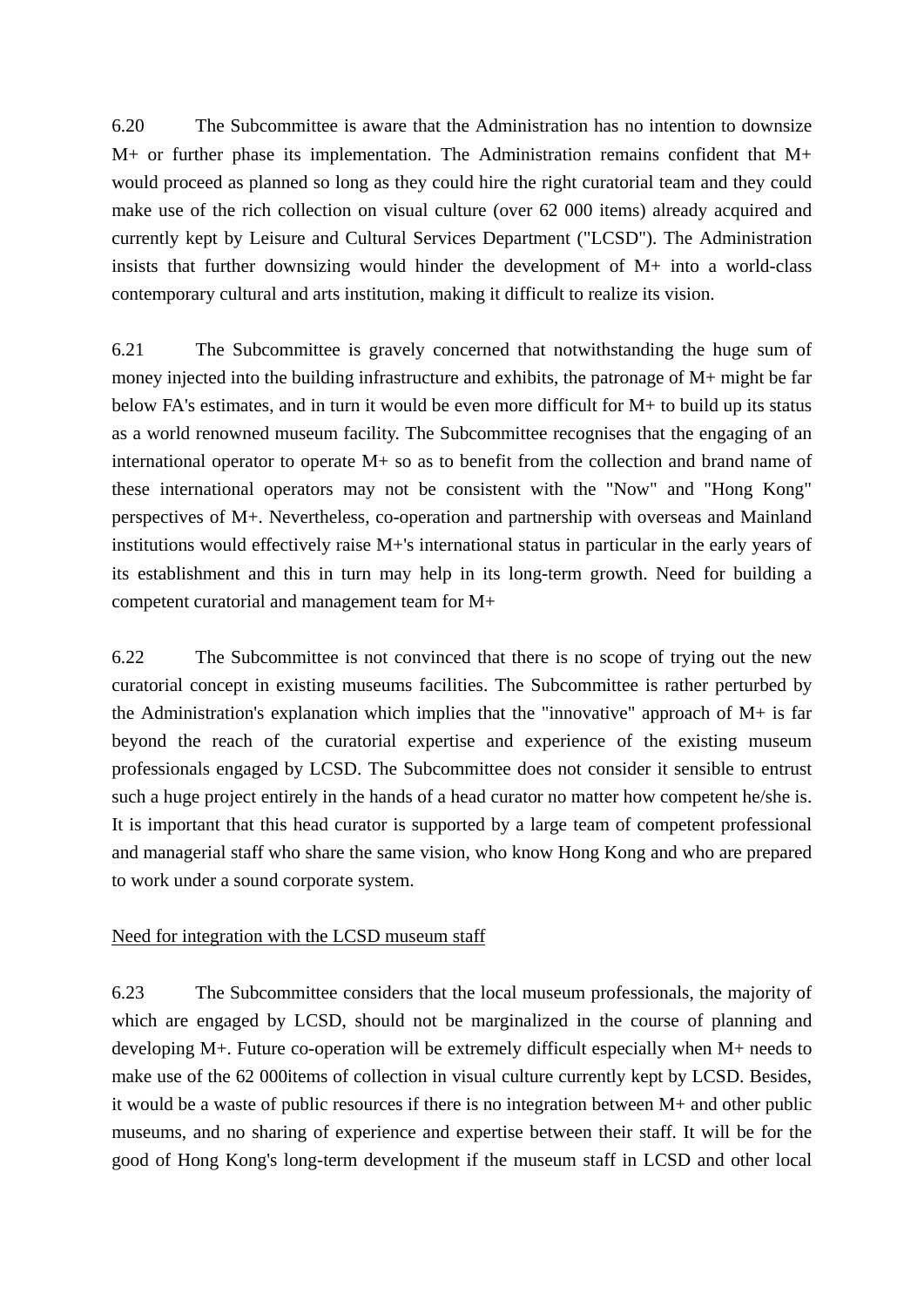museums are exposed to the same kind of curatorial culture in M+. In the circumstances, there should be some established arrangements to facilitate secondment of suitable LCSD staff to the interim M+ so that it can have the first core team to test out the M+ concept at the earliest opportunity and speed up the transfer of knowledge and expertise.

#### Markers for the planning and development of M+

6.24 Having set out the above observations and concerns, the Subcommittee would like to state its position that it supports the development of a flagship museum facility with a focus on the Hong Kong perspective as this would be conducive to developing WKCD into a cultural hub in the Pearl River Delta or even the Asian region. The Subcommittee is also keen to see the success of M+ and would invite the Administration and the future WKCD Authority ("WKCDA") to give attention to the following matters in taking forward the M+ proposal –

- (a) the Administration should explain to the general public in an easily comprehensible manner what  $M<sub>+</sub>$  is meant to be, before starting to design and build the M+ infrastructure;
- (b) the Administration should make the optimum use of the interim  $M+$  in North Point not just as a training ground for future staff of M+ but as a temporary exhibition centre for public viewing and for testing out the M+ concept in a smaller scale;
- (c) the Administration should ensure full co-operation between M+ and the existing museums under the management of LCSD by promoting staff integration, such as staff attachment programmes, and putting in place contractual arrangements over the borrowing of collections from existing museums;
- (d) the Administration should encourage current local curatorial staff to take on the new challenges in M+ instead of relying entirely on curators coming from overseas as they may not understand the "Hong Kong perspective" as much as local curators;
- (e) the future WKCDA should conduct more extensive consultation with the museum community before proceeding to establish the management board of M+ and recruiting the M+ staff;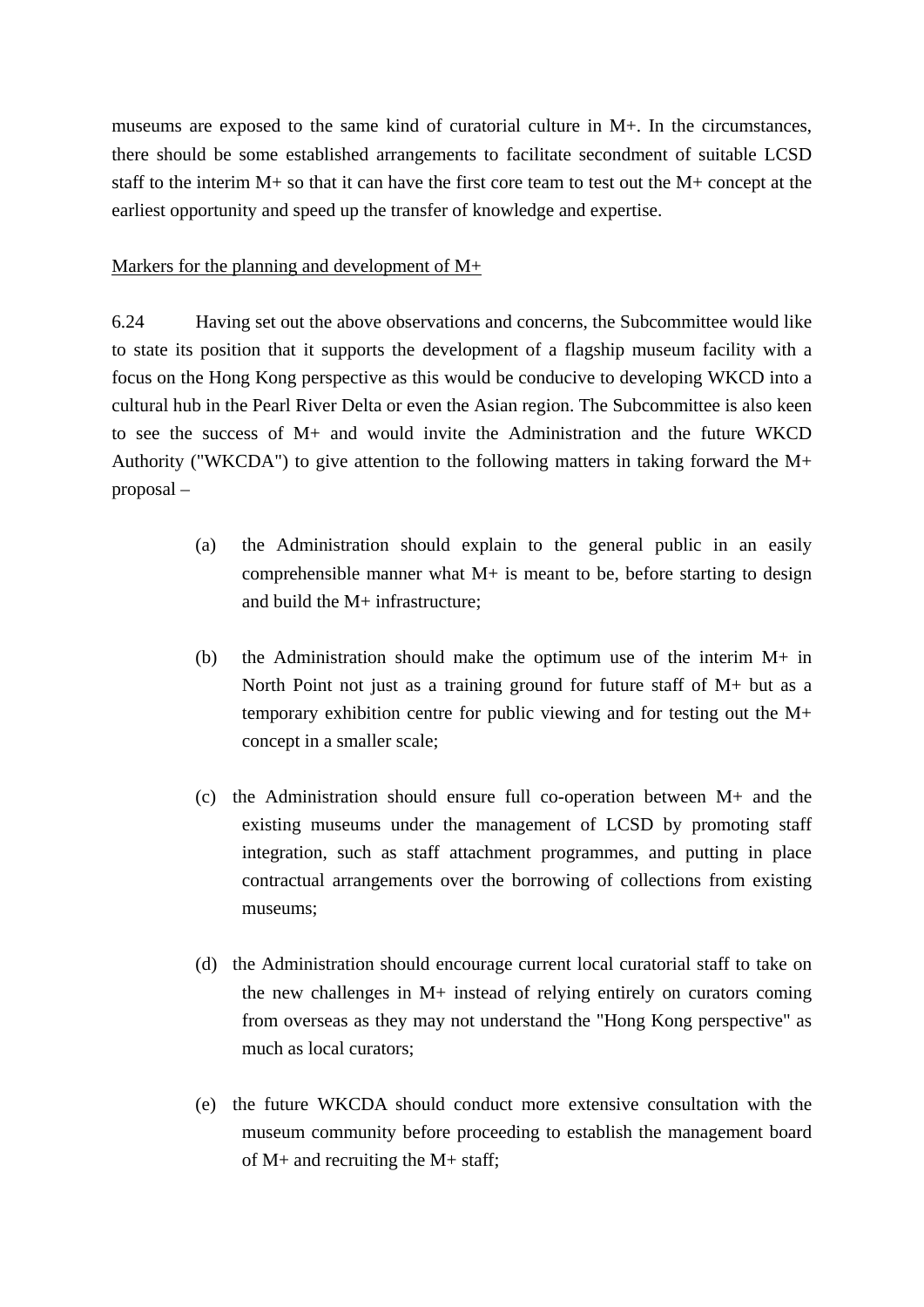- (f) WKCDA should not adopt Design-and-Build mode of development for constructing M+ and should conduct a design competition if the iconic effect of M+ is crucial to the attraction of quality collections in future; and
- (g) to enhance M+'s position as the major museum icon in Asia, M+ should also work closely with museums in the Mainland as well as those in the Asian region to facilitate exhibition of important collections from these places.

**\*\*\*\*\*\*\*\*\*\*\*\*\*\*\*\*\*\*\*\*\*\*\*\*\*\*\*\*\*\*\*** 

*Source:* 

*Report of the Subcommittee on West Kowloon Cultural District Development on Phase III Study to the House Committee (http://www.legco.gov.hk/yr04-05/english/hc/sub\_com/hs02/reports/hs02-rpt080620-e.pdf)*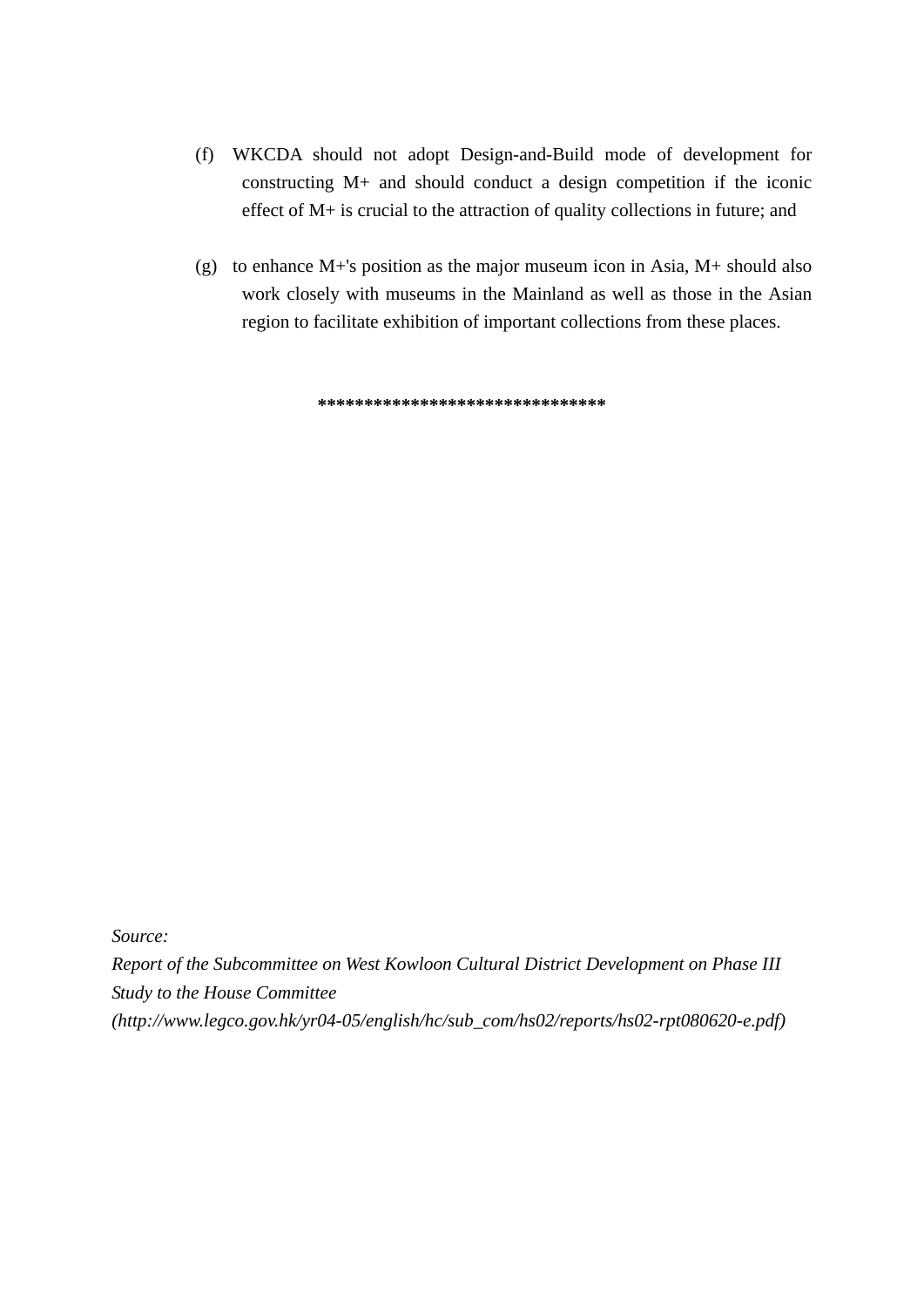## **Appendix II**

# **Extract from the summary of concerns raised by LegCo Members in the Third LegCo in relation to the West Kowloon Cultural District project and the Administration's response**

\*\*\*\*\*\*\*\*\*\*\*\*\*\*\*\*\*\*\*\*\*\*\*\*\*\*\*\*\*\*\*\*\*

#### **(D) Development of M+**

| <b>Issues/suggestions raised</b>                                                                              | <b>Administration's earlier response</b>                                                                                                                                                                                                                                                                                                                                                                                                                                                           | <b>Administration/ West Kowloon</b>                                                                                                                                                                                                                                                                                                                                                                |
|---------------------------------------------------------------------------------------------------------------|----------------------------------------------------------------------------------------------------------------------------------------------------------------------------------------------------------------------------------------------------------------------------------------------------------------------------------------------------------------------------------------------------------------------------------------------------------------------------------------------------|----------------------------------------------------------------------------------------------------------------------------------------------------------------------------------------------------------------------------------------------------------------------------------------------------------------------------------------------------------------------------------------------------|
| by LegCo Members                                                                                              |                                                                                                                                                                                                                                                                                                                                                                                                                                                                                                    | <b>Cultural District Authority's</b>                                                                                                                                                                                                                                                                                                                                                               |
|                                                                                                               |                                                                                                                                                                                                                                                                                                                                                                                                                                                                                                    | response                                                                                                                                                                                                                                                                                                                                                                                           |
|                                                                                                               |                                                                                                                                                                                                                                                                                                                                                                                                                                                                                                    | (as at 7 September 2009)                                                                                                                                                                                                                                                                                                                                                                           |
| $(1)$ Separate<br>design<br>and<br>construction<br>contracts<br>iconic<br>facilities<br>for<br>such as the M+ | West Kowloon Cultural District<br>$\bullet$<br>("WKCDA")<br>Authority<br>would<br>have the flexibility to decide on the<br>procurement approach for the arts<br>and cultural facilities in West<br>Cultural<br>Kowloon<br>District<br>("WKCD").<br>According<br>the<br>to<br>Financial Adviser, even though the<br>design and construction of the<br>facilities were procured in two<br>independent contracts, there would<br>not be significant difference in the<br>construction cost estimates. | The major consideration for the<br>$\bullet$<br>design<br>architectural<br>of<br>the<br>museum should be the functions<br>of the museum and the activities<br>to be held there. The curator of<br>the museum, once on board,<br>would draw up well-conceived<br>plans for M+ and consider the<br>most appropriate option.                                                                          |
| $(2)$ Downsizing M+                                                                                           | M+ would be developed in two<br>$\bullet$<br>phases to tie in with the overall<br>development of WKCD. As the<br>scale of M+ would be comparable<br>of<br>world-renowned<br>that<br>to<br>further<br>downsizing<br>museums,<br>would hinder the development of<br>world-class<br>$M+$<br>into<br>a<br>contemporary cultural and arts<br>institution, making it difficult to<br>realize its vision.                                                                                                 | An on-going consultancy study<br>on market analysis of the museum<br>commissioned by the Authority<br>would ascertain through market<br>researches<br>the<br>existing<br>and<br>potential audienceship/ clientele<br>of the museum. Based on the<br>findings<br>of<br>the<br>study,<br>the<br>Authority<br>would<br>critically<br>examine the appropriate phasing<br>of development of the museum. |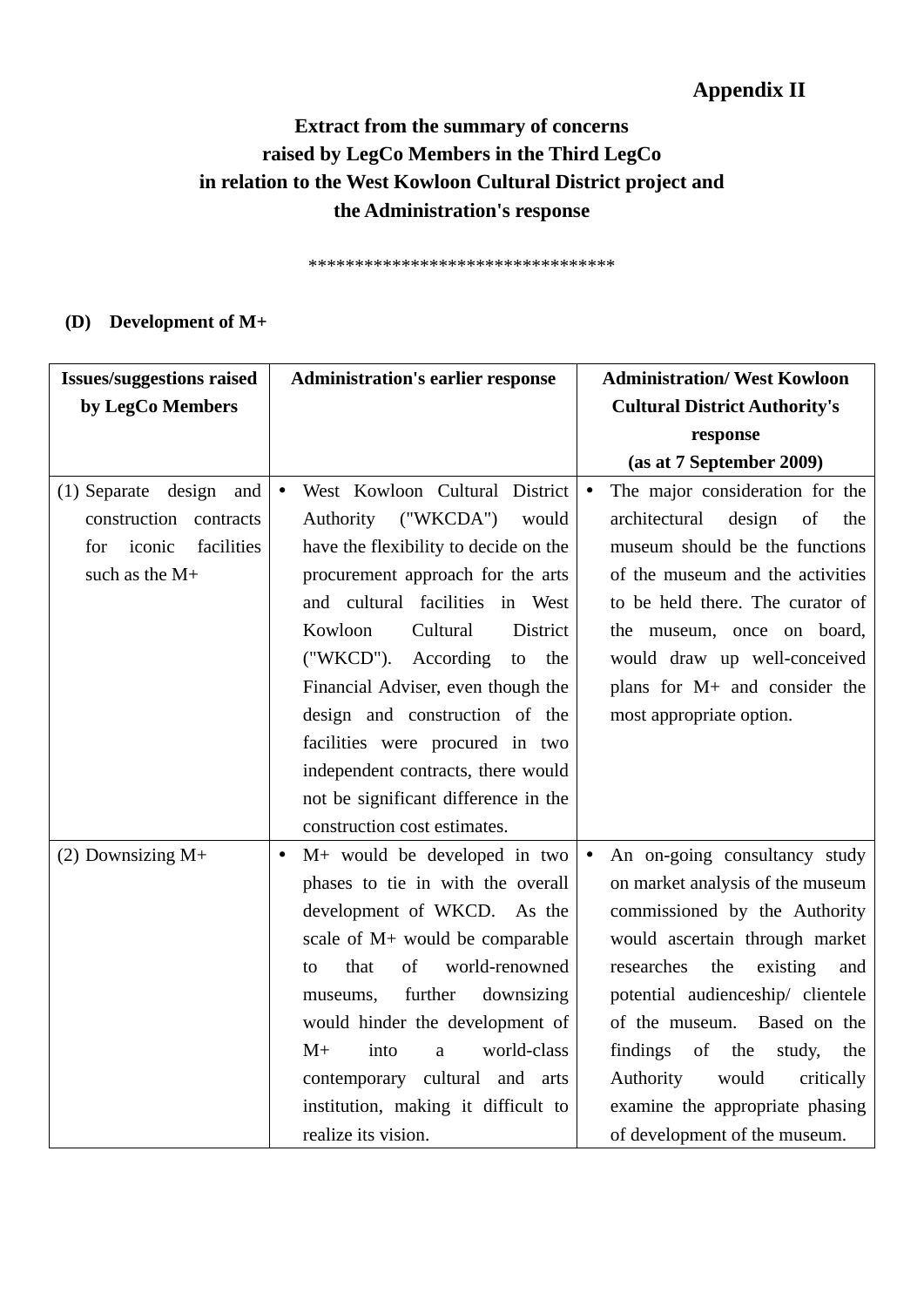| <b>Issues/suggestions raised</b>                                                                                                                                                                                                   | <b>Administration's earlier response</b>                                                                                                                                                                                                                                                                                                                                                                                                                                                                                                                                                                                                                                                                        | <b>Administration/ West Kowloon</b>                                                                                                                                                                                                                                                                                                                                                                                                                                                                                                                                                                                                                                                                                                 |
|------------------------------------------------------------------------------------------------------------------------------------------------------------------------------------------------------------------------------------|-----------------------------------------------------------------------------------------------------------------------------------------------------------------------------------------------------------------------------------------------------------------------------------------------------------------------------------------------------------------------------------------------------------------------------------------------------------------------------------------------------------------------------------------------------------------------------------------------------------------------------------------------------------------------------------------------------------------|-------------------------------------------------------------------------------------------------------------------------------------------------------------------------------------------------------------------------------------------------------------------------------------------------------------------------------------------------------------------------------------------------------------------------------------------------------------------------------------------------------------------------------------------------------------------------------------------------------------------------------------------------------------------------------------------------------------------------------------|
| by LegCo Members                                                                                                                                                                                                                   |                                                                                                                                                                                                                                                                                                                                                                                                                                                                                                                                                                                                                                                                                                                 | <b>Cultural District Authority's</b>                                                                                                                                                                                                                                                                                                                                                                                                                                                                                                                                                                                                                                                                                                |
|                                                                                                                                                                                                                                    |                                                                                                                                                                                                                                                                                                                                                                                                                                                                                                                                                                                                                                                                                                                 | response                                                                                                                                                                                                                                                                                                                                                                                                                                                                                                                                                                                                                                                                                                                            |
|                                                                                                                                                                                                                                    |                                                                                                                                                                                                                                                                                                                                                                                                                                                                                                                                                                                                                                                                                                                 | (as at 7 September 2009)                                                                                                                                                                                                                                                                                                                                                                                                                                                                                                                                                                                                                                                                                                            |
| Use of the Interim<br>(3)<br>M+ in North Point as<br>a training ground for<br>future staff of M+ and<br>temporary<br>a<br>exhibition centre for<br>public viewing and<br>for testing out the $M+$<br>concept in a smaller<br>scale | The Museum Committee ("MC")<br>$\bullet$<br>established under the WKCDA<br>Board to start preparatory work of<br>M+ did not recommend the site at<br>Oil Street in North Point for setting<br>up the Interim $M$ + as the original<br>building at the site was too small.<br>If a new building was to be built<br>for setting up the Interim $M+$ , it<br>would be necessary to demolish an<br>existing building next to it and to<br>deal with the land contamination<br>arising. MC would<br>issue so<br>continue to explore other locations<br>and agreed that the Interim M+<br>organise<br>should<br>activities<br>in<br>different areas of Hong Kong to<br>promote the concept of $M$ + to the<br>public. | of<br>Representatives<br>$\bullet$<br>the<br>Government and the Authority<br>briefed the Members of the Joint<br>Subcommittee on the feasibility<br>of using a site at Oil Street in<br>North Point for setting up the<br>Interim M+ at the Subcommittee<br>meeting held on 27 February<br>2009. The Authority considered<br>the site not suitable for setting up<br>the Interim M+ because the size<br>of the original building at the site<br>was too small. And if a new<br>building was to be built for<br>setting up the Interim M+, it<br>would be necessary to demolish<br>an existing building next to it and<br>with<br>deal<br>the<br>land<br>to<br>contamination issue so arising.<br>The<br>team of experts<br>be<br>to |
|                                                                                                                                                                                                                                    |                                                                                                                                                                                                                                                                                                                                                                                                                                                                                                                                                                                                                                                                                                                 | recruited by the Authority would<br>come on board by the end of 2009<br>or early 2010. They would be<br>responsible<br>for<br>organizing                                                                                                                                                                                                                                                                                                                                                                                                                                                                                                                                                                                            |
|                                                                                                                                                                                                                                    |                                                                                                                                                                                                                                                                                                                                                                                                                                                                                                                                                                                                                                                                                                                 | activities in different areas of<br>Hong Kong to familiarize the<br>public with the concept of "M+".                                                                                                                                                                                                                                                                                                                                                                                                                                                                                                                                                                                                                                |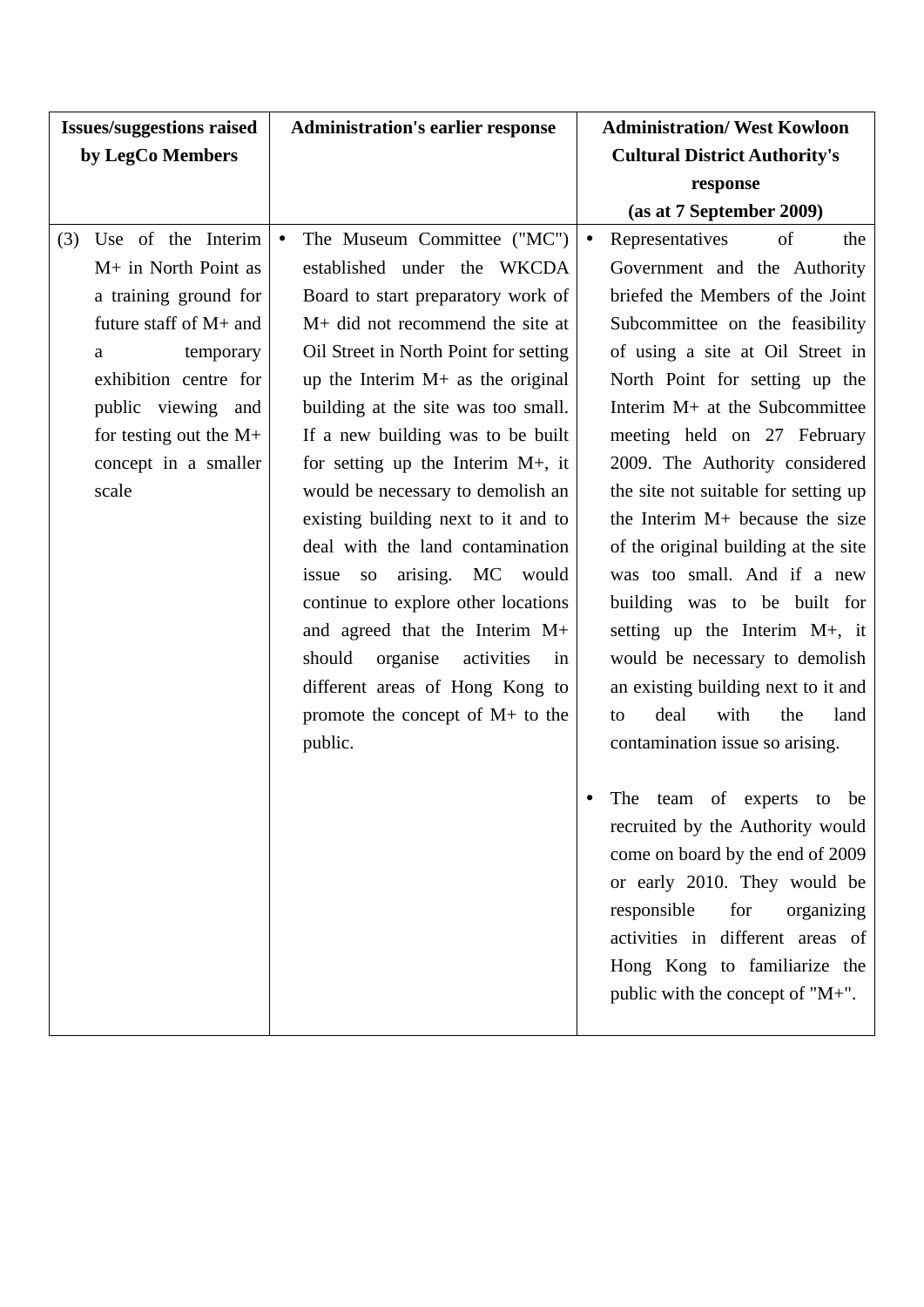| <b>Issues/suggestions raised</b>                                                                                              | <b>Administration's earlier response</b>                                                                                                                                                                                                                                                                                                                                                                                                                                                                                                                                                                                                                                           | <b>Administration/ West Kowloon</b>                                                                                                                                                                                                                                                                                                                                                                                                                                                                                                                                                                                                                                                                         |
|-------------------------------------------------------------------------------------------------------------------------------|------------------------------------------------------------------------------------------------------------------------------------------------------------------------------------------------------------------------------------------------------------------------------------------------------------------------------------------------------------------------------------------------------------------------------------------------------------------------------------------------------------------------------------------------------------------------------------------------------------------------------------------------------------------------------------|-------------------------------------------------------------------------------------------------------------------------------------------------------------------------------------------------------------------------------------------------------------------------------------------------------------------------------------------------------------------------------------------------------------------------------------------------------------------------------------------------------------------------------------------------------------------------------------------------------------------------------------------------------------------------------------------------------------|
| by LegCo Members                                                                                                              |                                                                                                                                                                                                                                                                                                                                                                                                                                                                                                                                                                                                                                                                                    | <b>Cultural District Authority's</b>                                                                                                                                                                                                                                                                                                                                                                                                                                                                                                                                                                                                                                                                        |
|                                                                                                                               |                                                                                                                                                                                                                                                                                                                                                                                                                                                                                                                                                                                                                                                                                    | response                                                                                                                                                                                                                                                                                                                                                                                                                                                                                                                                                                                                                                                                                                    |
|                                                                                                                               |                                                                                                                                                                                                                                                                                                                                                                                                                                                                                                                                                                                                                                                                                    | (as at 7 September 2009)                                                                                                                                                                                                                                                                                                                                                                                                                                                                                                                                                                                                                                                                                    |
| <b>Building</b><br>(4)<br>up<br>collections for M+                                                                            | Major museums managed by the<br>$\bullet$<br>and Cultural<br>Leisure<br>Services<br>Department ("LCSD") had in place<br>a very rich collection on visual<br>culture which amounts to more<br>than 60 000 items of exhibits.<br>There should be ample room for<br>$M+$<br>make<br>of<br>these<br>use<br>to<br>collections in store.<br>The initial<br>capital of \$1 billion assumed by the<br>Financial Adviser would help to<br>build up collections commensurate<br>with the status of M+ upon its<br>opening in 2015. WKCDA would<br>enrich the collection of M+ in an<br>on-going manner with its own<br>financial<br>resources<br>other<br>and<br>sources of funds available. | It took a long time to build up the<br>museum's<br>collection,<br>which<br>should be expanded step by step<br>in accordance with the goal and<br>the direction set out for the<br>museum. The upfront endowment<br>provided by the Government had<br>already included a sum of \$1<br>billion for building up $M+$ 's initial<br>collections<br>upon<br>its<br>commissioning and an annual<br>collection budget of \$20 million<br>thereafter as well. In addition,<br>museum's collection could be<br>from<br>obtained<br>donation<br>and<br>subscription. M+ could cooperate<br>with individual art galleries,<br>collectors and artists to borrow<br>collections<br>for<br>short-term<br>exhibition use. |
| Collaboration<br>(5)<br>between<br>$M+$<br>and<br>in<br>the<br>museums<br>Mainland as well as<br>those in the Asian<br>region | WKCDA would establish links and<br>network with museums in Asia and<br>other parts of the world to explore<br>future cooperation opportunities.                                                                                                                                                                                                                                                                                                                                                                                                                                                                                                                                    | M+ would work closely with<br>museums as well as arts and<br>cultural circles from different<br>regions by organizing exhibitions,<br>exchanges and seminars. These<br>activities would not only provide<br>a platform for the artists to<br>showcase their works but also<br>presented an opportunity for the<br>citizens to appreciate the arts and<br>cultures of other regions.                                                                                                                                                                                                                                                                                                                         |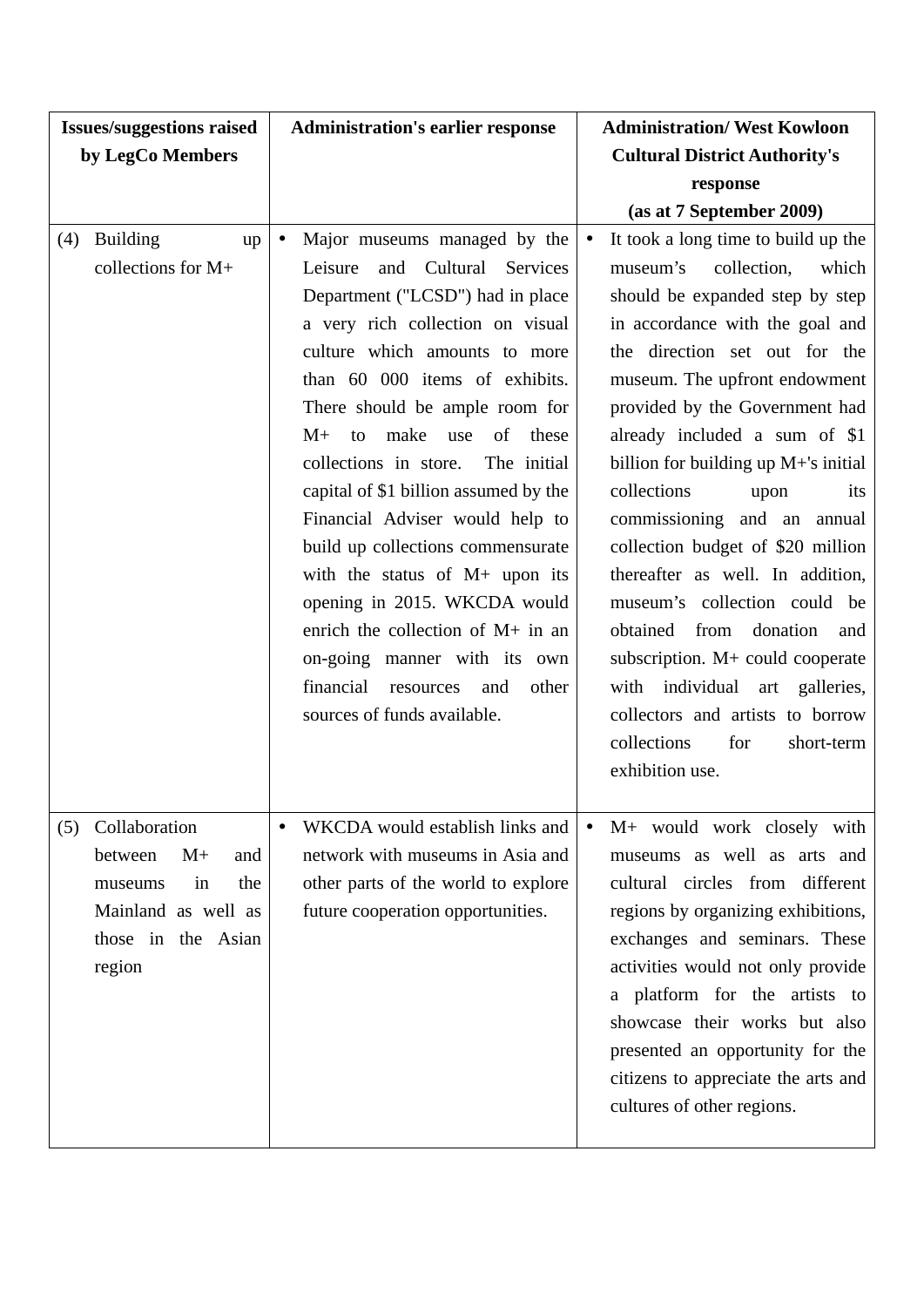| <b>Issues/suggestions raised</b>                                                                                                      | <b>Administration's earlier response</b>                                                                                                                                                                                                                                                                                                                                                                                   | <b>Administration/ West Kowloon</b>                                                                                                                                                                                                                                                                                                                                                                                                                                                                                                                              |
|---------------------------------------------------------------------------------------------------------------------------------------|----------------------------------------------------------------------------------------------------------------------------------------------------------------------------------------------------------------------------------------------------------------------------------------------------------------------------------------------------------------------------------------------------------------------------|------------------------------------------------------------------------------------------------------------------------------------------------------------------------------------------------------------------------------------------------------------------------------------------------------------------------------------------------------------------------------------------------------------------------------------------------------------------------------------------------------------------------------------------------------------------|
| by LegCo Members                                                                                                                      |                                                                                                                                                                                                                                                                                                                                                                                                                            | <b>Cultural District Authority's</b>                                                                                                                                                                                                                                                                                                                                                                                                                                                                                                                             |
|                                                                                                                                       |                                                                                                                                                                                                                                                                                                                                                                                                                            | response                                                                                                                                                                                                                                                                                                                                                                                                                                                                                                                                                         |
|                                                                                                                                       |                                                                                                                                                                                                                                                                                                                                                                                                                            | (as at 7 September 2009)                                                                                                                                                                                                                                                                                                                                                                                                                                                                                                                                         |
| Arrangement<br>for<br>(6)<br>ownership<br>of<br>collection of M+                                                                      | The ownership of M+'s collections,<br>$\bullet$<br>obtained<br>through<br>donation,<br>acquisition or any other means,<br>should rest with WKCDA. To<br>ensure proper protection of the<br>collections of M+, WKCDA might,<br>when establishing $M+$ and its<br>governing structure deal with the<br>ownership of the collections of M+<br>through the making of by-laws<br>which would be subject to LegCo's<br>approval. | The upfront endowment given to<br>$\bullet$<br>Authority<br>included<br>the<br>the<br>provision for the initial collection<br>and the annual collection budget<br>thereafter for the M+. Since the<br>construction of M+ and collection<br>purchase were paid out of public<br>money, it would be necessary that<br>the Authority should handle the<br>ownership matter with care so as<br>to ensure proper use of public<br>resources and protected public<br>interest. The Authority would<br>consider the findings of the<br>consultancy study on the mode of |
|                                                                                                                                       |                                                                                                                                                                                                                                                                                                                                                                                                                            | governance of the museum and<br>make reference to the practices of<br>similar overseas<br>museums<br>in<br>dealing with the ownership issue<br>of M+'s collections.                                                                                                                                                                                                                                                                                                                                                                                              |
| Co-operation<br>(7)<br>and<br>integration<br>between<br>$M+$ and the existing<br>museums under the<br>of<br>management<br><b>LCSD</b> | Government<br>would work<br>The<br>$\bullet$<br>closely with the WKCDA and<br>establish links in various aspects.                                                                                                                                                                                                                                                                                                          | Museums managed by the LCSD<br>would collaborate with M+ and<br>different<br>explore<br>levels<br>of<br>collaboration.                                                                                                                                                                                                                                                                                                                                                                                                                                           |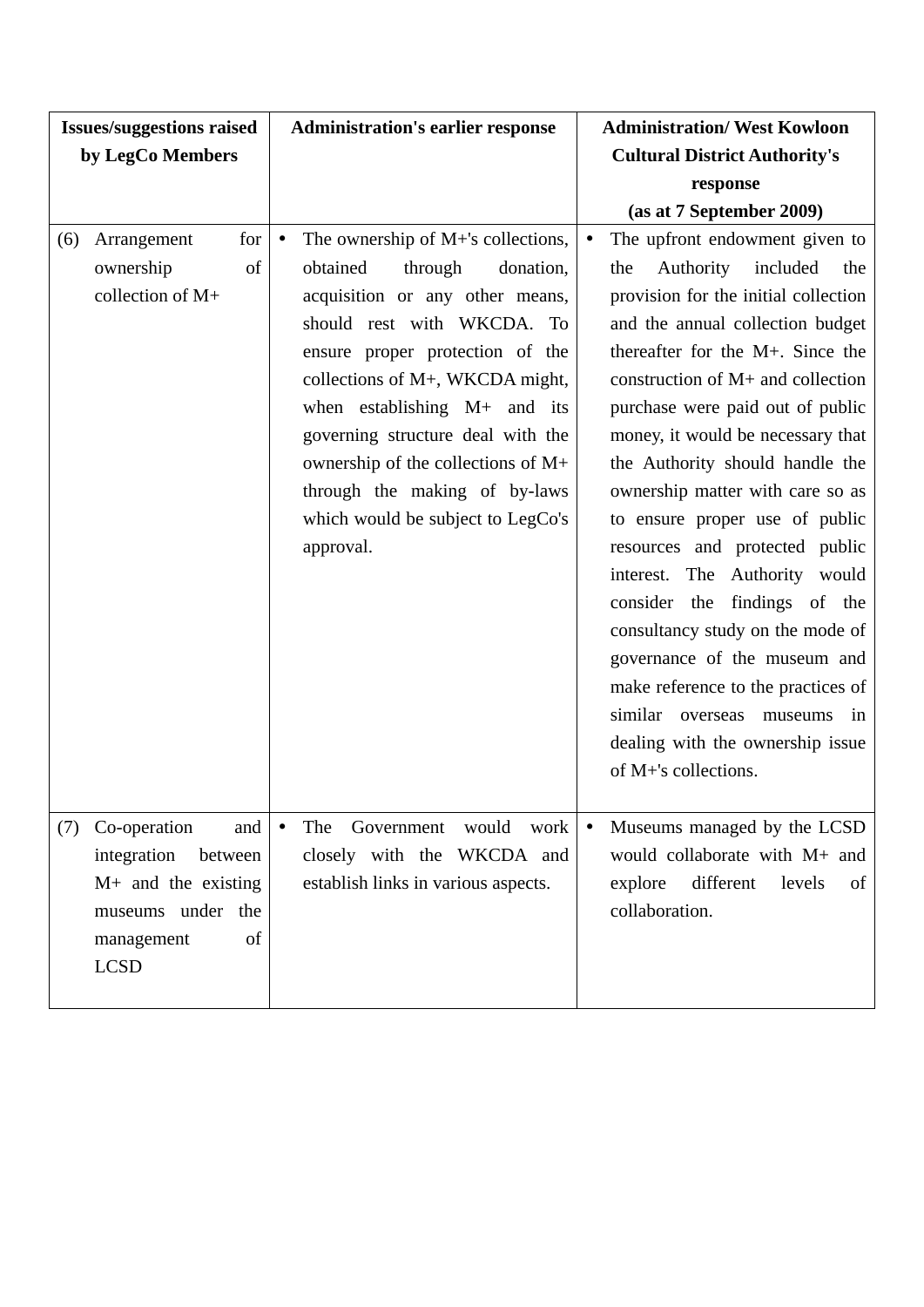| <b>Issues/suggestions raised</b>                                                                                                                                                                            | <b>Administration's earlier response</b>                                                                                                                                                                                                                                                                            | <b>Administration/ West Kowloon</b>                                                                                                                                                                                                                                                                                                                                                                                                                                                                                                                                                                                                                           |
|-------------------------------------------------------------------------------------------------------------------------------------------------------------------------------------------------------------|---------------------------------------------------------------------------------------------------------------------------------------------------------------------------------------------------------------------------------------------------------------------------------------------------------------------|---------------------------------------------------------------------------------------------------------------------------------------------------------------------------------------------------------------------------------------------------------------------------------------------------------------------------------------------------------------------------------------------------------------------------------------------------------------------------------------------------------------------------------------------------------------------------------------------------------------------------------------------------------------|
| by LegCo Members                                                                                                                                                                                            |                                                                                                                                                                                                                                                                                                                     | <b>Cultural District Authority's</b>                                                                                                                                                                                                                                                                                                                                                                                                                                                                                                                                                                                                                          |
|                                                                                                                                                                                                             |                                                                                                                                                                                                                                                                                                                     | response                                                                                                                                                                                                                                                                                                                                                                                                                                                                                                                                                                                                                                                      |
|                                                                                                                                                                                                             |                                                                                                                                                                                                                                                                                                                     | (as at 7 September 2009)                                                                                                                                                                                                                                                                                                                                                                                                                                                                                                                                                                                                                                      |
| Long-term plan for<br>(8)<br>the development of<br>curatorial<br>professionals<br>in<br>parallel<br>with<br>the<br>development of M+                                                                        | The Administration undertook to<br>$\bullet$<br>advise members on the existing<br>number of curatorial staff in Hong<br>manpower project,<br>Kong,<br>the<br>requirements and training plan for<br>curators to complement the scale<br>and themes of M+.                                                            | HAB had started the preparation<br>$\bullet$<br>for the Manpower Mapping Study<br>on the Arts and Cultural Sector. It<br>planed<br>commission<br>the<br>to<br>manpower mapping study in the<br>half<br>2009<br>second<br>of<br>for<br>completion in 2010. The findings<br>of the study would shed light on<br>the needs of the arts and cultural<br>sector for all sorts of talents. The<br>Authority would also draw up<br>appropriate<br>plans<br>for<br>the<br>manpower needs in different<br>areas for the WKCD facilities to<br>in<br>with<br>the<br>tie<br>manpower<br>requirement<br>when<br>the<br>construction of WKCD facilities<br>were completed. |
| Public education on<br>(9)<br>$M+$ and consultation<br>with<br>the<br>museum<br>community<br>before<br>proceeding<br>to<br>establish<br>the<br>management board of<br>$M+$ and recruiting the<br>$M+$ staff | The WKCDA would engage the<br>$\bullet$<br>arts and cultural sector to gauge<br>their views (in particular the<br>concerned museum organisations)<br>on the planning and development<br>of the museum facilities in the<br>WKCD to ensure that facilities and<br>operation of the museum could<br>meet their needs. | The Authority conducted public<br>education<br>campaigns<br>and<br>consultation exercises at different<br>stages of development in order to<br>gauge the views of the public and<br>stakeholders through different<br>channels. This was to ensure that<br>their needs were taken care of and<br>considered at different stages of<br>development and planning.                                                                                                                                                                                                                                                                                               |

\*\*\*\*\*\*\*\*\*\*\*\*\*\*\*\*\*\*\*\*\*\*\*\*\*\*\*\*\*\*\*\*\*

*Source: LC Paper No. CB(2)2433/08-09(01)*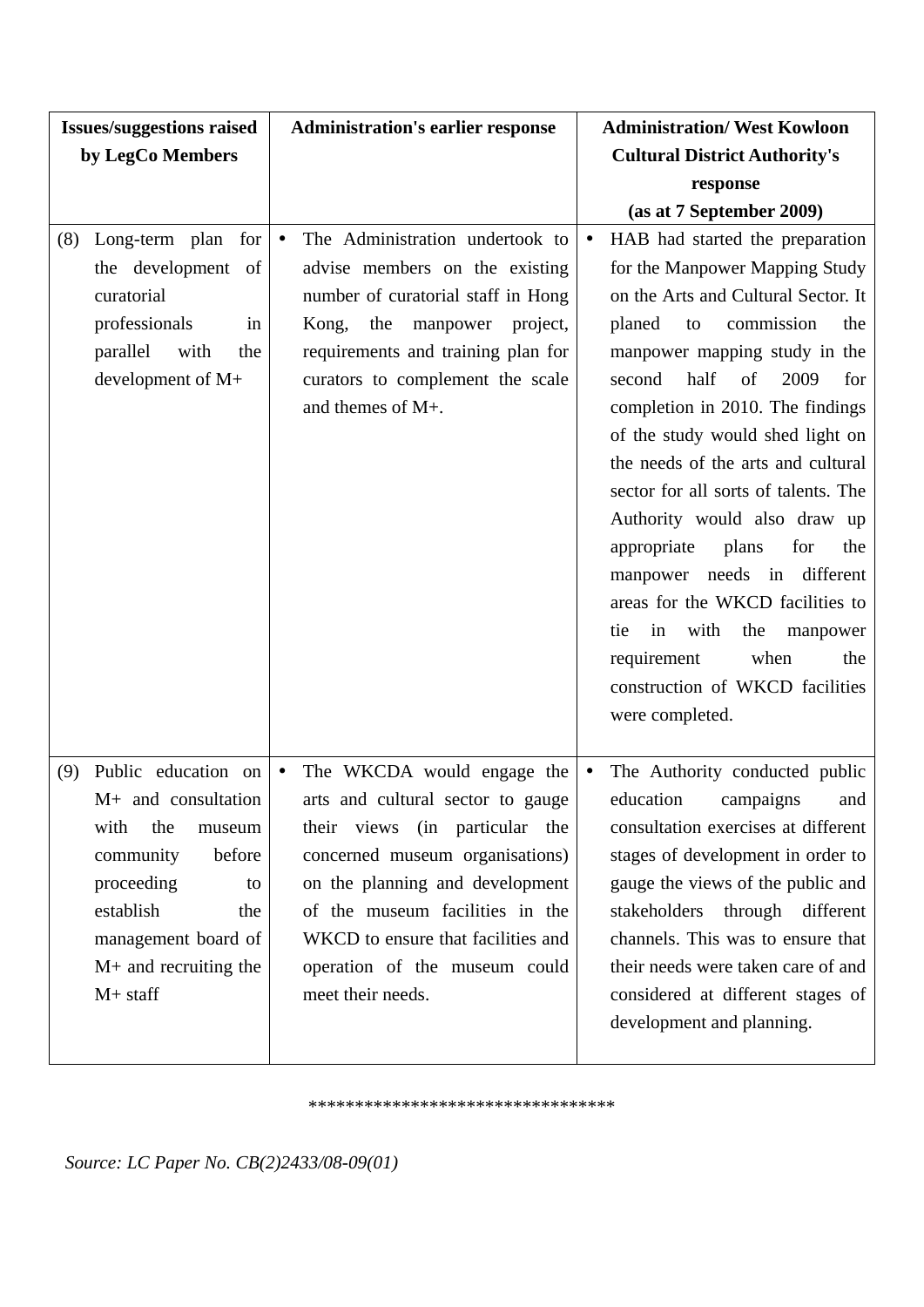# **General Road Map of the Planning and Development of M+ (as at 19 June 2009)**

| November 2009                         | Formulating the phasing strategy and mode of<br>governance etc. of $M+$                                                                                                                                                                                                               |
|---------------------------------------|---------------------------------------------------------------------------------------------------------------------------------------------------------------------------------------------------------------------------------------------------------------------------------------|
|                                       | Collecting views of the public and stakeholders in<br>Stage 1 PE exercise, including the visitors' and<br>users' requirements of the facilities in $M+$                                                                                                                               |
|                                       | The Project Consultant will prepare a draft<br>Schedule of Accommodation for the museum.<br>The information will serve as the reference for the<br>museum professionals of the Authority so that they<br>can further interpret and finalise the planning and<br>design of $M_{\pm}$ . |
|                                       |                                                                                                                                                                                                                                                                                       |
| Early 2010                            | In Stage 2 PE exercise, all three Conceptual Plan<br>Options for the WKCD (including M+) prepared<br>by the Conceptual Plan Consultants will be<br>presented and views from the public<br>and<br>stakeholders will be sought                                                          |
|                                       | The Authority sets out the operation policies and<br>work plan of $M+$ (including collection building,<br>exhibition and activity planning, relationship with<br>local and overseas museums, community education<br>activities, further recruitment, and staff training,<br>$etc.$ )  |
|                                       |                                                                                                                                                                                                                                                                                       |
| End 2010                              | detailed<br>DP<br>the<br>Schedule<br>The<br>and<br>of<br>Accommodation for $M$ + both prepared by the<br>Project Consultant will be presented in Stage 3 PE<br>exercise                                                                                                               |
|                                       |                                                                                                                                                                                                                                                                                       |
| Until the<br>commissioning of<br>$M+$ | Phased execution of the work plan (including<br>collection purchase, exhibition<br>and<br>activity<br>planning, relationship with local and overseas<br>museums, community education activities, further<br>recruitment, and staff training, etc.)                                    |

*Source: LC Paper No. CB(2)1869/08-09(01)*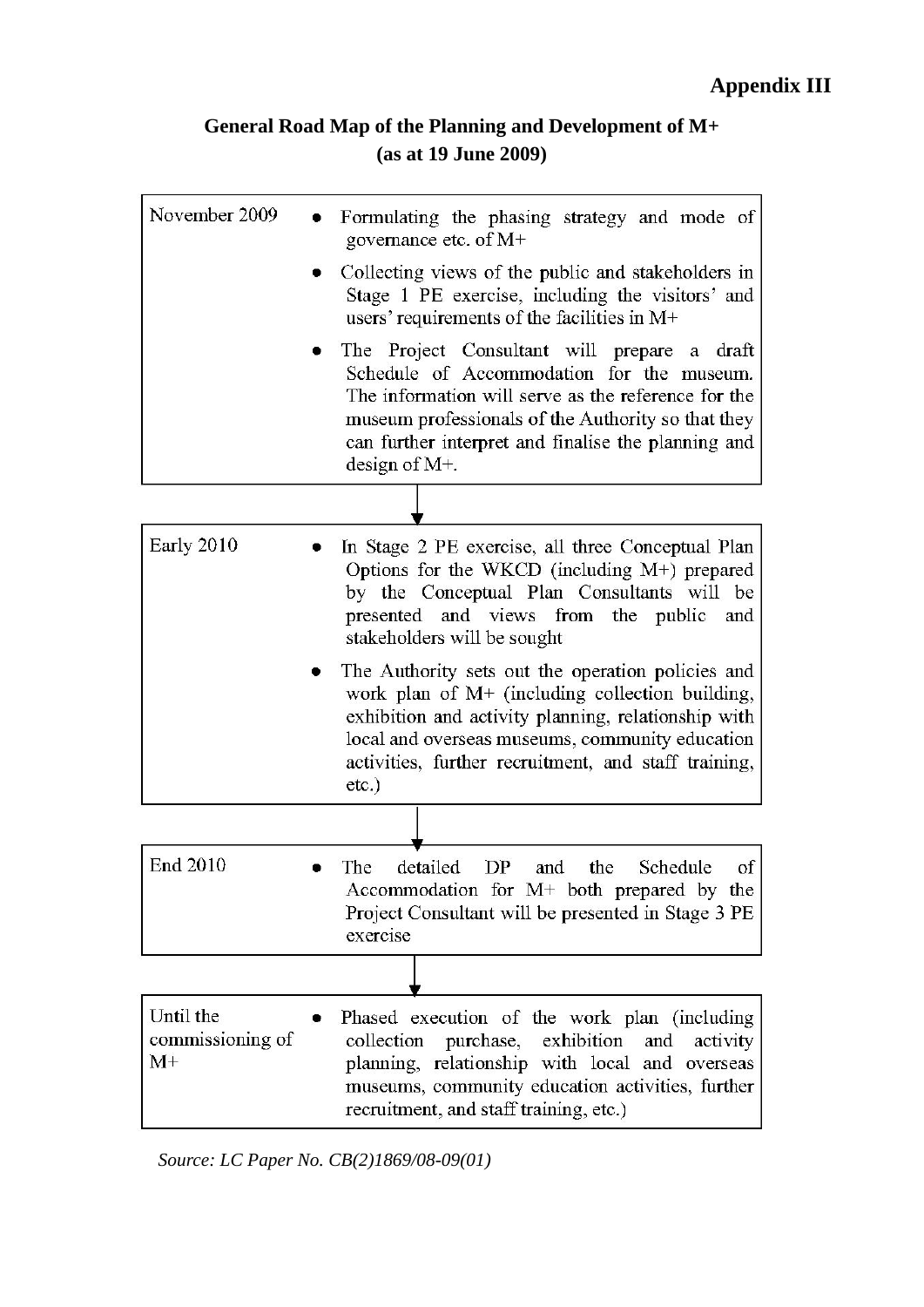## **Profile of Dr Lars NITTVE, Executive Director, M+ of the West Kowloon Cultural District Authority**

- Dr Nittve was appointed Executive Director, M+ of the West Kowloon Cultural District Authority ("WKCDA") in June 2010 and he took up his post in January 2011. Dr Nittve has over 30 years of experience as a director, curator and educator of the arts. From 1978-1985 he lectured on art history at the University of Stockholm while concurrently writing as senior art critic for Stockholm's Svenska Dagbladet newspaper and as contributor to New York's Artforum magazine.
- Beginning in 1986 he embarked upon a career in museum curating and directing that saw him successfully hold posts at the Moderna Museet, the Rooseum in Malmo, Sweden, and the Louisiana Museum of Modern Art in Humlebaek, Denmark. In 1998 he was named the first Director of Tate Modern, which opened in May 2000 to great acclaim.
- From 2001-2010, while serving as Director of the Moderna Museet, Dr Nittve helped double the museum's attendance, triple its donor members, raise approximately US\$62 million in donations, and host a number of critically acclaimed exhibitions featuring artists such as Max Ernst and Andy Warhol. In 2003, Moderna Museet was named Museum of the Year by the Association of Swedish Museums. During his time there, Dr Nittve also developed a training programme with the goal of deepening appreciation and understanding of visual arts among teachers and promoting it as an educational tool in school activities.
- In 2009, Dr Nittve was awarded an honorary PhD at Umeå University in Sweden and he was named professor at the same university in 2010.

*Source: WKCDA Website (http://www.wkcda.hk/en/organisational\_structure/profiles\_of\_senior\_executives/index.html)*